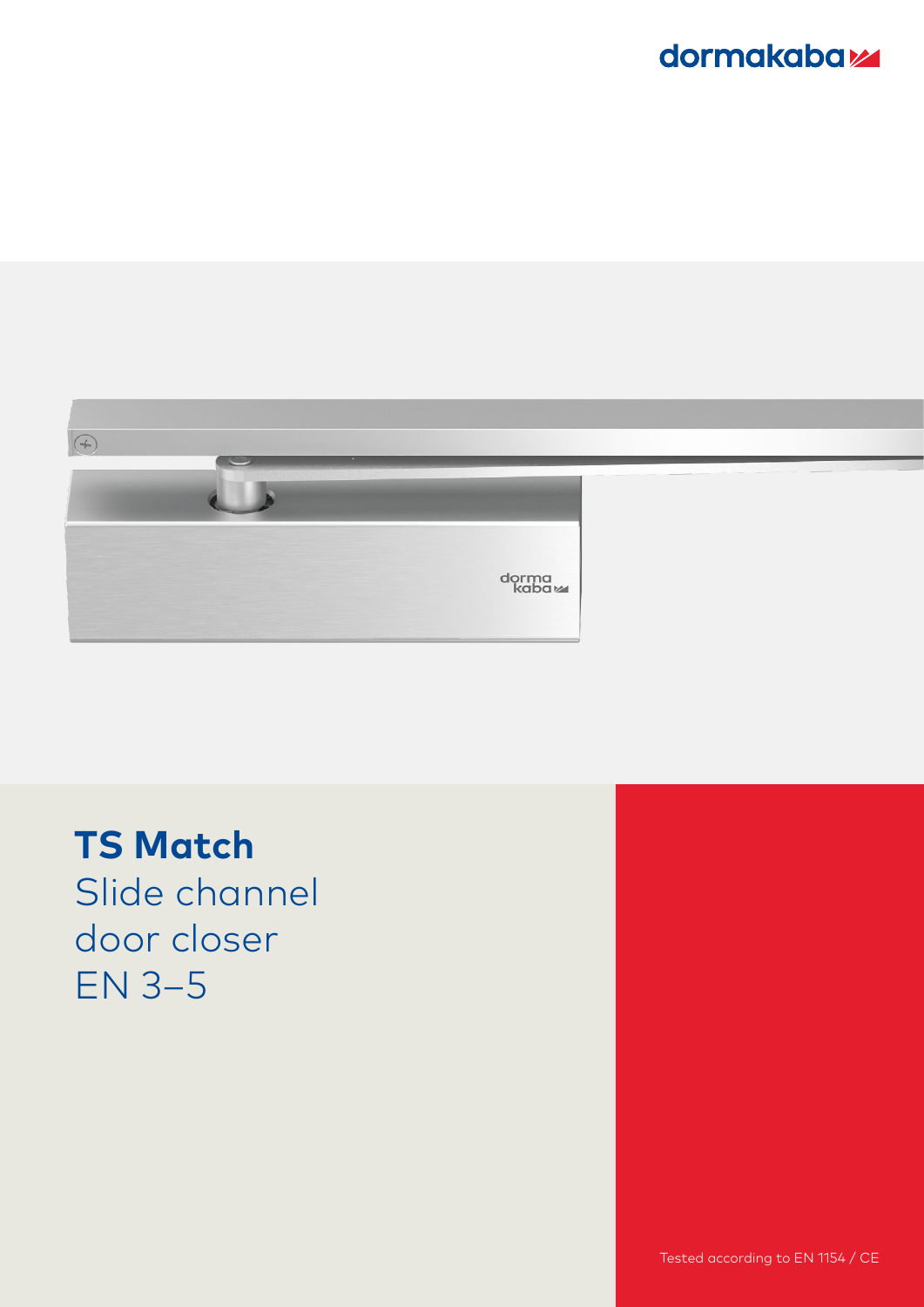

# **TS Match – the reliable door closer for standard doors** Tested according to EN 1154 / CE





1 Variable closing speed 180° - 0° **2** Adjustable latching speed from  $7^{\circ}$  – 0° **BC** Adjustable backcheck



| Data and features                       |                       |             |
|-----------------------------------------|-----------------------|-------------|
| Closing force adjustable                |                       | Size EN 3-5 |
| Standard doors                          | $\leq$ 1250 mm        |             |
| External doors, outward opening         | $\leq$ 1250 mm        |             |
| Fire and smoke control doors            | $\leq$ 1250 mm        |             |
| Same design for DIN-L and DIN-R         |                       |             |
| Arm assembly type                       | Slide channel         |             |
| Adjustable closing speed via a valve    | $180^\circ - 0^\circ$ |             |
| Adjustable latching speed via a valve   | $7^\circ - 0^\circ$   |             |
| Adjustable backcheck via a valve        |                       |             |
| Weight in kg                            |                       | 2,285       |
| Dimensions without slide channel in mm  | Length                | 228         |
|                                         | Overall depth         | 50          |
|                                         | Height                | 60          |
| Door closer tested according to EN 1154 |                       |             |
| $\zeta$ mark for building products      |                       |             |
| $\bullet$ yes<br>$- no$                 |                       |             |

|                                              | Order number  |
|----------------------------------------------|---------------|
| TS March EN 3-5 incl. Slide Channel          |               |
| silver P 600 sim. to RAL 9006                | 3700003500701 |
| white P 100 sim, to RAL 9016                 | 3700003500711 |
| <b>Mounting Plate</b>                        | 3700003500101 |
| For fastening the door closer to fire and    |               |
| smoke control doors as well as to those      |               |
| doors where no direct fastening is possible; |               |
| with universal hole plattern according to    |               |
| Supplement 1 to DIN EN 1154.                 |               |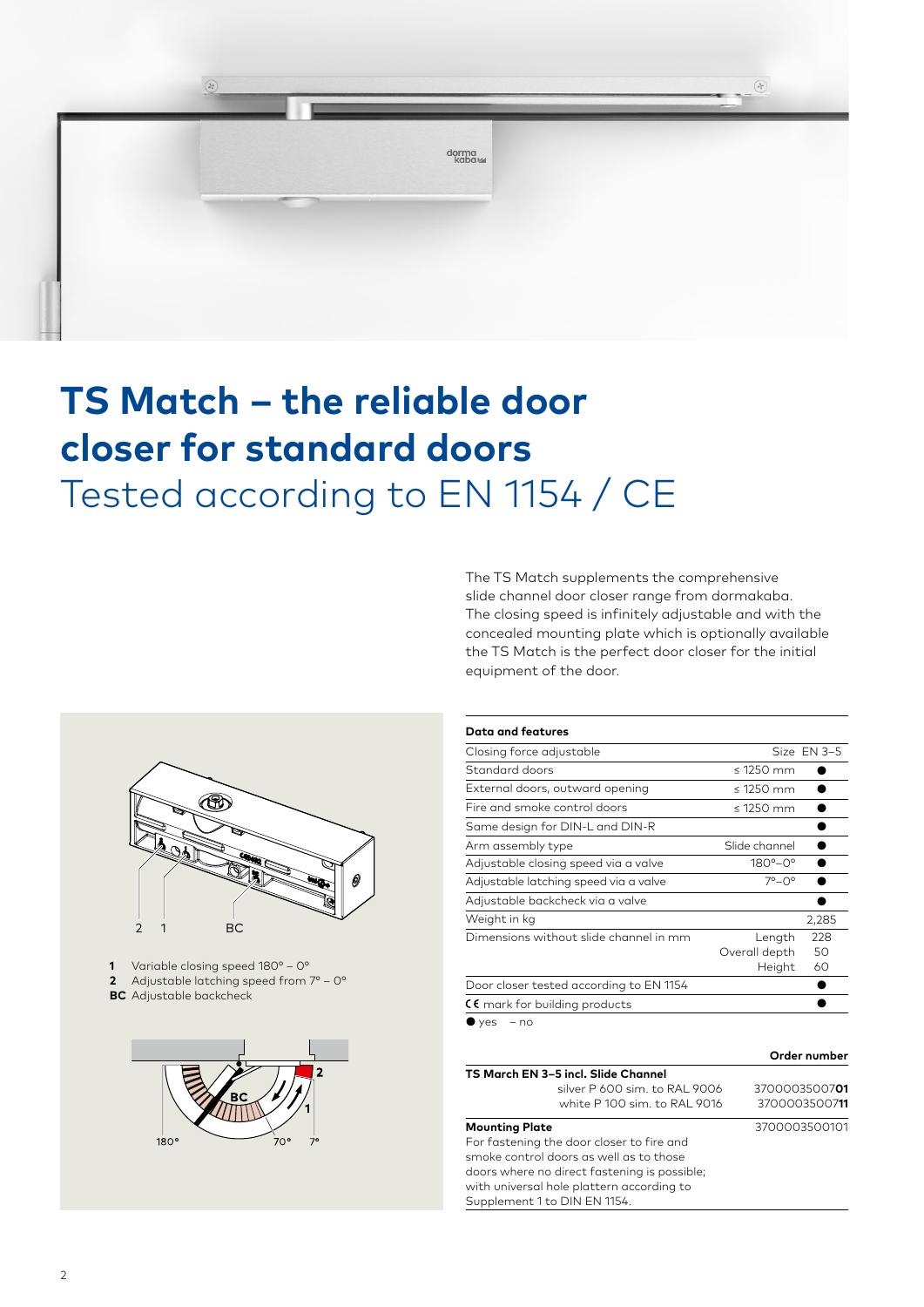### **TS Match door installation, pull side**



A 180° opening angle is possible in this installation type, provided that the appropriate construction conditions are met. In most cases, the door closer requires a wall recess for that purpose.

#### **TS Match, transom installation, push side**



Depending on construction conditions, the door opening angle is limited to approx. 120° to 145°.

To prevent damage to the door and door closer, we recommend using the opening restrictor or placing a door stop.